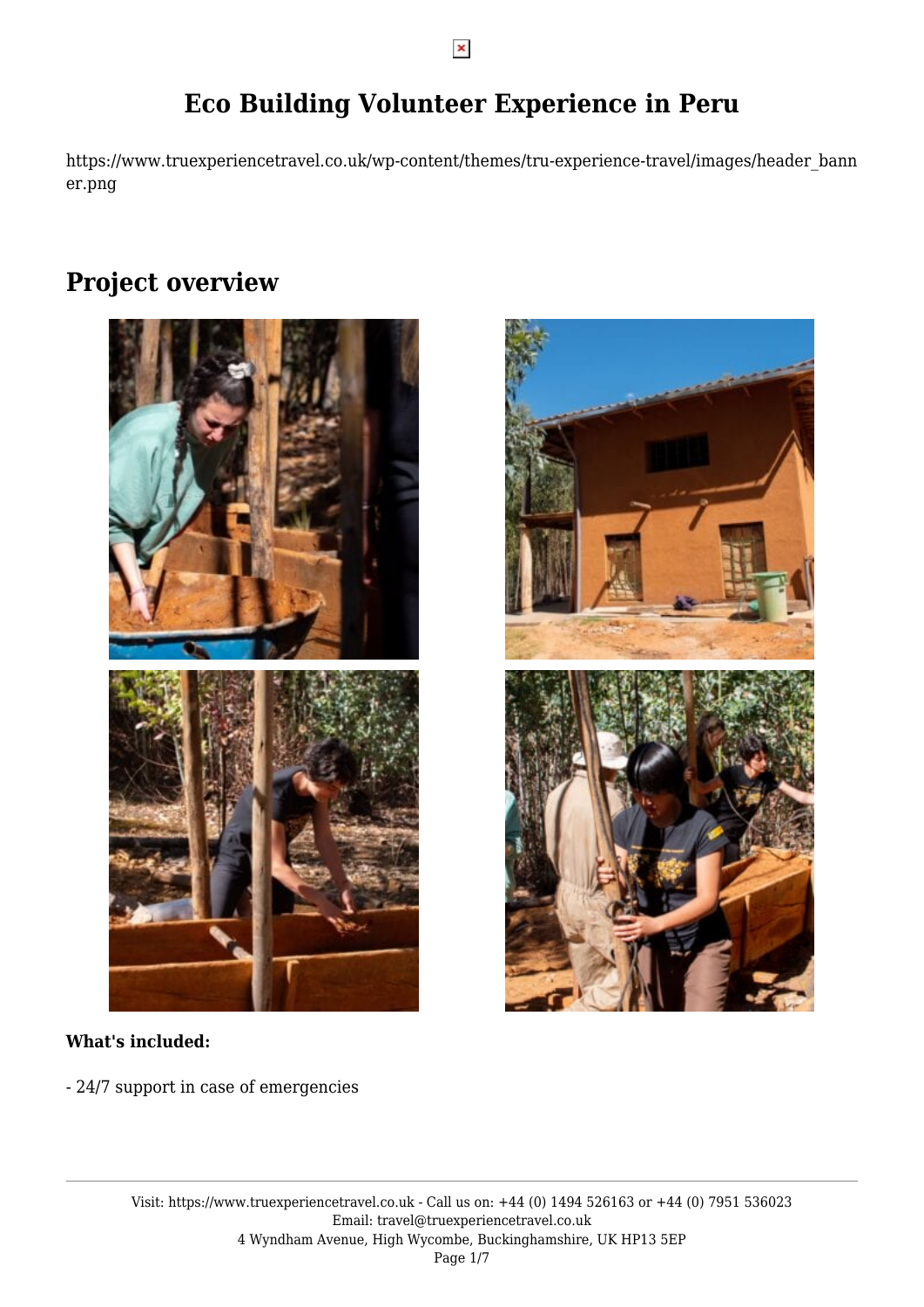# **Eco Building Volunteer Experience in Peru**

https://www.truexperiencetravel.co.uk/wp-content/themes/tru-experience-travel/images/header\_bann er.png

- Accommodation
- Airport Pick up
- English speaking coordinator
- Meals
- Orientation

## **What's not included:**

- Airport drop off
- Departures/ drop offs
- Flights
- Travel insurance
- Vaccination
- Visa

# **Project itinerary**

# **Eco Building Volunteer Programme**

Be ready to get your hands dirty! This programme is heavy-going but incredibly rewarding and a lot of fun. Please take note of the following seasonal activities.

## **May to October**

Volunteers may be engaged in segments or the mud house construction process in its entirety, depending upon the length of program service.

Under the supervision of the "maestro de Obra" and local workers you will be "hands-on" helping in activities such as:

- Tracing the building lines in the property
- Helping setting up the foundations
- Digging the soil to mark foundations
- Setting up of the first wooden clamps/mould frames
- Mud filling and compacting of soil/mud into clamps/mould frames
- Uncovering/unmolding clamp/mould frames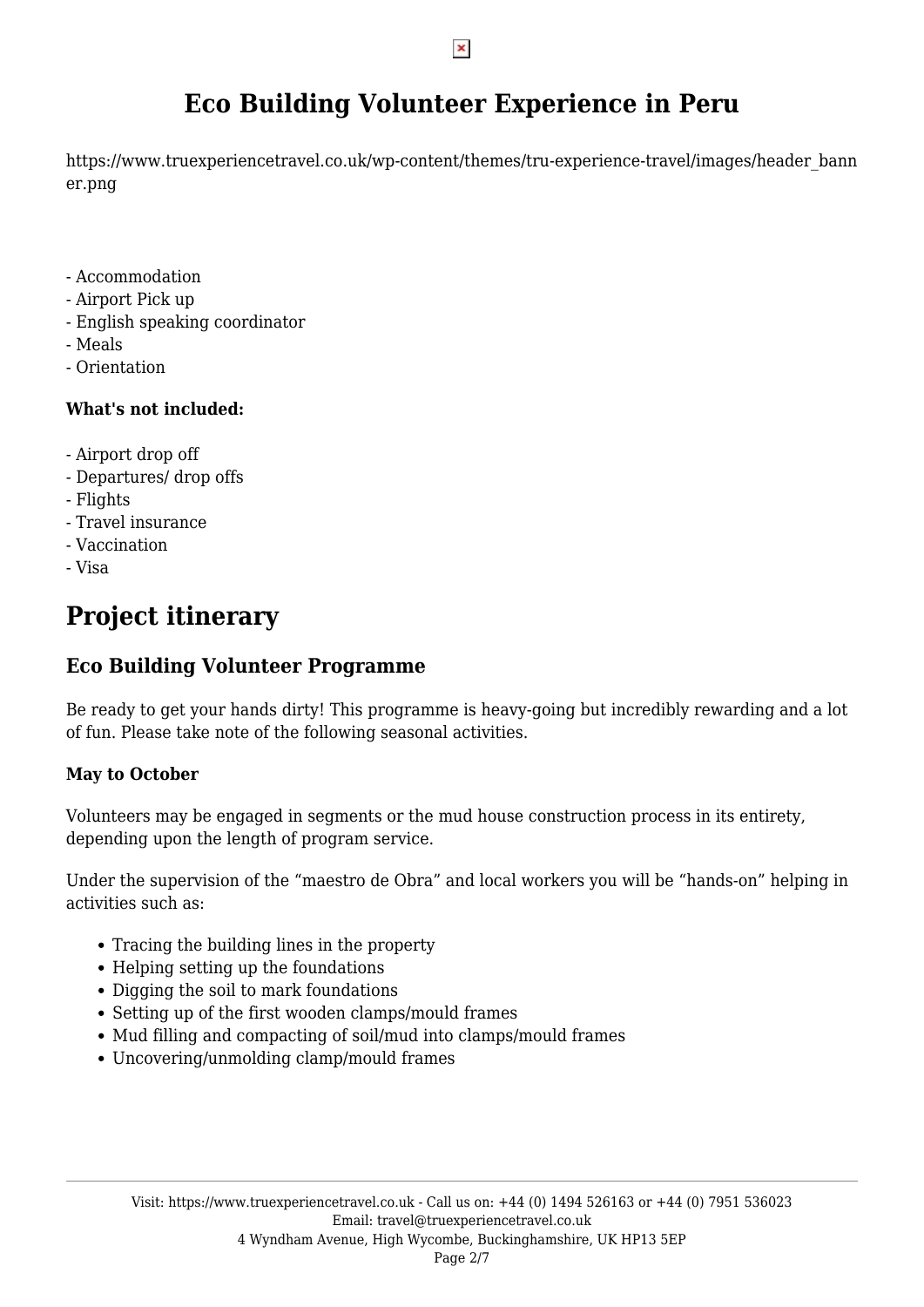# **Eco Building Volunteer Experience in Peru**

https://www.truexperiencetravel.co.uk/wp-content/themes/tru-experience-travel/images/header\_bann er.png

Volunteers will also be taught the ancient techniques of wall finishing with no paint, which is a process using mud and fine granite.

## **November to April**

This is the rainy season, which means that you'll likely be taking part in activities to help this program through light restoration and indoor construction in the communal areas, such as schools, churches, health care facilities, and community centres.

# **Mandatory Orientation Day**

On the Monday of your first week as an Eco Building Volunteer in Peru, you will join our orientation day, to get familiar with the surroundings as well as local culture. Your project will continue as usual from Tuesday onward throughout the rest of the week.

# **Orientation Day Schedule**

- Introduction meeting, House rules, Setting Expectations, Health and Safety Advice and handling of documents.
- Peruvian Do's and Don'ts, Peruvian Culture Lessons and Spanish Language Lessons.
- Tour around the compound and local area; where to find local shops, and arrange a sim-card if necessary.
- Lunch
- Small hike to 'white crosses hill' where you can have Thermal Baths in Banos (Optional) and a massage session (Optional) .

# **Daily Schedule**

## **Monday – Friday**

- Breakfast
- Eco Building Volunteer programme 2-3 hours
- Lunch
- Eco Building Volunteer programme 2-3 hours
- Dinner

**Please note:** This schedule can be changed and/or amended depending on weather conditions, local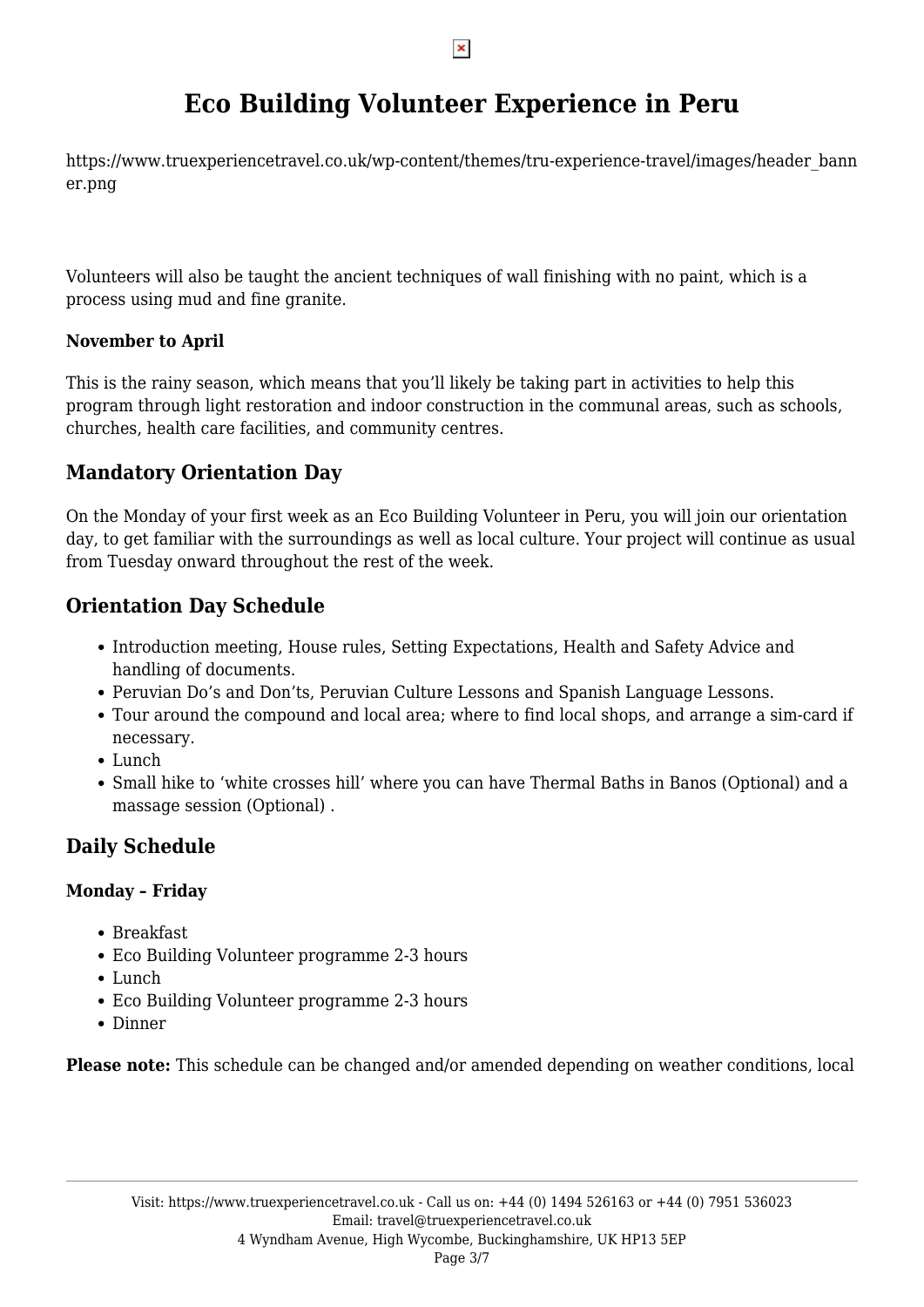# **Eco Building Volunteer Experience in Peru**

https://www.truexperiencetravel.co.uk/wp-content/themes/tru-experience-travel/images/header\_bann er.png

conditions and unforeseen circumstances.

During the summer and winter holidays, there are no classes in Shaullio. Volunteers will instead supervise the children at the Banos Library where children create arts & crafts, play sports and engage in cultural activities.

### **Evenings and Weekends**

Your evenings and weekends are yours to spend as you wish. Many volunteers will hang out at the volunteer accommodation with other volunteers, and travel further afield with their new-found friends at the weekends.

# **Transportation**

From this location we provide free transport to your next program at the following location(s):

Lambayeque (Chiclayo) Huanchaco Chiclayo

# **Places to Visit**

## **Chiclayo**

You can easily reach Chiclayo, Peru's fourth biggest city, by public transport which is cheap and frequent. Chiclayo offers shopping centres, a cinema and nightlife, but it is also a major traffic hub in northern Peru. This makes it easy to travel on the weekends or after your program.

There are plenty of small restaurants or shops around the area. There is an active surfing community and it is easy to make local friends, we can also point you to our Tandem Skydiving program and some other events.

### **Huanchaco**

Only 12 km outside Trujillo. Once a quiet fishing hamlet, the town is now one of the best places for surfing.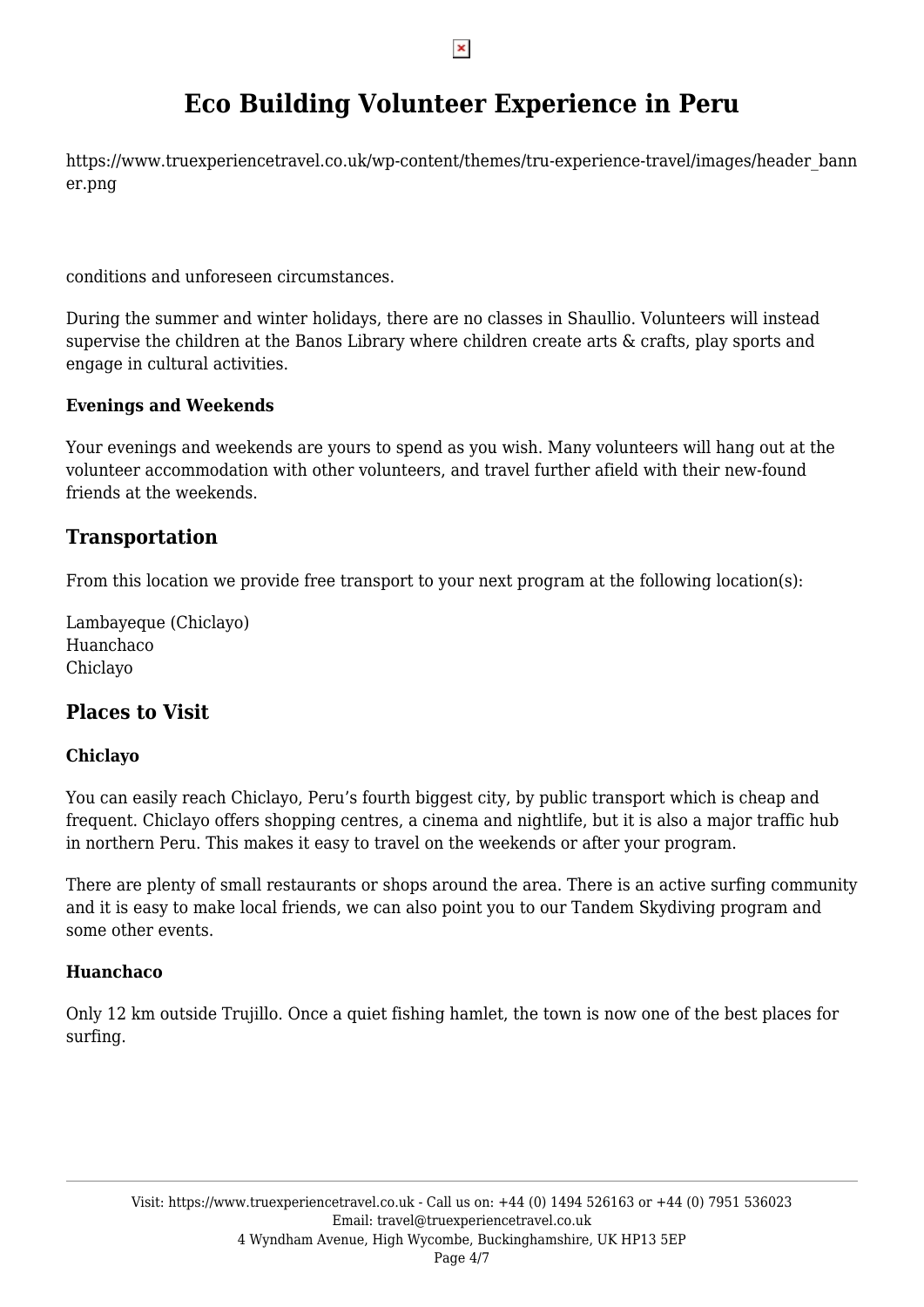# **Eco Building Volunteer Experience in Peru**

https://www.truexperiencetravel.co.uk/wp-content/themes/tru-experience-travel/images/header\_bann er.png

### **Trujillo**

Founded by Francisco Pizarro in 1534, Trujillo has 709,500 inhabitants. It is the home of the beautiful Plaza de Armas and its glamorous colonial. 4 hrs from our accommodation, this city by the ocean is referred to as the everlasting spring, where the temperature is usually 32ºC, and where the very important Festival de la Marinera takes place.

Having said that, the main reason why most people pass through this coastal city is to visit one of Peru's top attractions: the Chimú adobe city of Chan Chan.

### **Chan Chan**

Built around AD 1300, Chan Chan is the largest pre-Columbian city in the Americas and the largest adobe city in the world. You can visit it by taking a combi from C/España. The ticket (10 S) includes entrance to the Nik-An temple, the Chan Chan museum, the Huaca la Esmeralda and the Huaca Arco Iris.

#### **Kuntur Wasi**

The ruins of a religious structure in Peru's northern highlands only 2 hours from our accommodation.

#### **Cajabamba, Huamachuco**

Located 5 hours away is a northern Peru town, rich with history, politics, religion, culture and hometown of the international famous muralist Jose Sabogal. Here, you can also visit unspoiled archaeological sites and old monuments.

#### **Bambamarca and Chota**

Located 3 and 4 hours away, respectively, these towns are known for their festive activities in the months of June/July. If you're here during this time, don't miss out!

#### **Leymebamba and La congona**

Six hrs driving up north, are these beautiful tiny villages. Leymebamba is quiet, but with an exciting museum with over 200 mummies! La Congona can be reached on foot by hiking uphill from Leymebamba.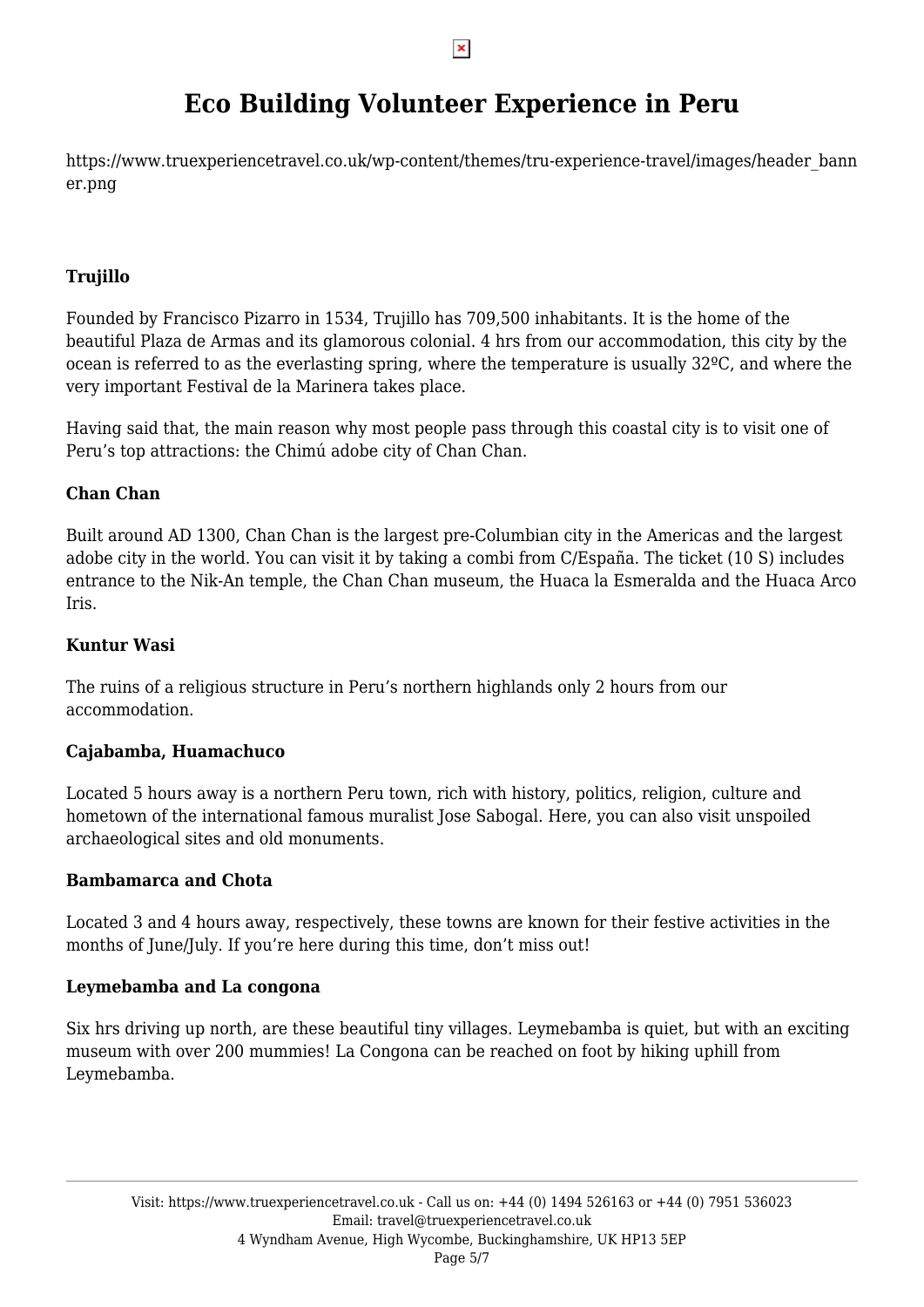# **Eco Building Volunteer Experience in Peru**

https://www.truexperiencetravel.co.uk/wp-content/themes/tru-experience-travel/images/header\_bann er.png

#### **Chachapoyas**

Also known as the Warrior of the Clouds, the Chachapoyas were a pre-Incan civilisation that lived in the cloud forests of present-day Peru. Chachapoyas contains intriguing archaeological sites to explore, however, the drive is 12 hours away from our centre, so good planning will be required.

#### **Kuelap: The second Machu Picchu**

Famous fortress of the mystic "cloud warriors". One of the very few places never conquered by the Incas. Visitors describing Kuelap indicate that it is "as impressive as Machu Picchu" while it is by far not as crowded or expensive.

The government just recently decided to invest heavily into tourist infrastructure around Kuelap. Be one of the last persons discovering it while it is still relatively unknown!

#### **Gocta**

The waterfall of Gocta (771m) is amongst the highest in the world. Although methods of measurement are debatable, it got recognized as the world's third-highest waterfall, right after Angel Falls (Venezuela) & Tugela Falls (South Africa). Combine your visit with Kuelap and pick Chachapoyas as your home base to have an adventurous weekend!